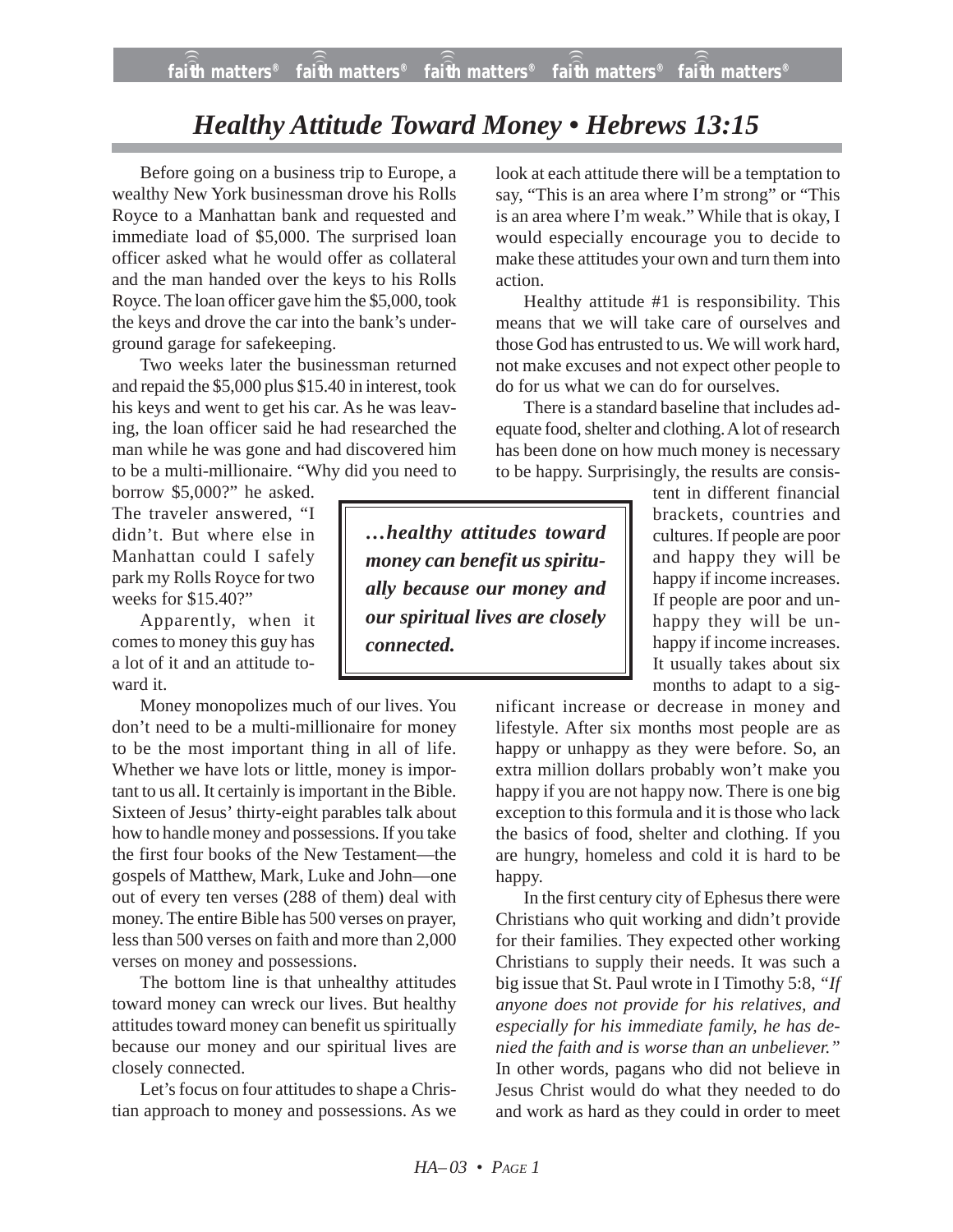that basic baseline of adequate food, clothing and shelter. But, when Christians didn't do that, something was terribly wrong with their Christian faith and life.

For some Christians this is not easy. I am amazed at single mothers who work two jobs, raise their children and show up for work even when the weather is bad and they are sick. They have a healthy attitude toward responsibility. And my heart goes out to Christians who lose their jobs in difficult economic times and must take employment for which they are overqualified and underpaid. Good for them! They have a healthy attitude of responsibility.

Everything the Bible teaches about responsibility and its relationship to money cannot even be summarized here, but there are a couple of corollary concepts that need to be mentioned. One is that usually within the Bible if we are responsible in little things God entrusts us with more. In other words, responsibility brings rewards. The other corollary is that when people cannot provide for themselves because of abject poverty, economic conditions, physical disability or mental illness others need to help out.

The second healthy attitude is contentment. Contentment is choosing to be happy with what we have. The opposite is discontentment when we choose to be unhappy with what we have and no matter what we have we desire more; we are never satisfied.

In Hebrews 13:5 we are told, "*Keep your lives free from the love of money and be content with what you have."* What we are being told here is that we should avoid falling in love with money. That is a real and a common danger. It is true that the Bible never says that money is evil. Money can be used for good or bad. But, for every verse in the Bible that tells us the benefits of wealth there are ten others warning about the dangers of wealth. The test of whether or not we love money and what money will buy is to *"be content with what you have."* President Calvin Coolidge once said, "There is no dignity quite so impressive, and no independence quite so important, as living within your means."

Contentment can be a difficult choice in our

culture. It has been reported that the typical American 5-year old has 250 toys. That child has lived only 260 weeks and has a new toy for every week of life. In addition, one out of every three American high school students has a credit card, and half of those have them in their own names. Seventy-eight percent of American college students have credit cards. The typical American college student has a credit card balance in excess of \$2000, but one-tenth of American college students have credit card balances in excess of \$7800. In 2001 nearly 94,000 Americans under 25 filed for personal bankruptcy.

It was in a commencement address at Emerson College in Boston that Ted Turner said:

> *"It's all relative . . . . I sit down and say, 'I've only got \$10 billion. But Bill Gates has \$100 billion. I feel like I'm a complete failure in life.' So billions won't make you happy if you're worried about someone who's got more than you . . . . So don't let yourself get caught up in a trap of measuring your success by how much material success you have."*

Ten billion dollars and he's not content because somebody else has 100 billion dollars. If you don't like a quote from Ted Turner, how about Warren Buffet, one of the richest men in America, who really summarizes it when he says, "If you were a jerk before, you'll be a bigger jerk with a billion dollars."

Contentment is a choice. Choose to be grateful for what you have. Choose to thoroughly enjoy the gifts God has given to you. Choose not to constantly compare to those who have more.

What a difference an attitude can make! If we choose to be content with what we already have we will be happier, we will have a healthy Christian attitude toward money and we will be grateful when God gives us more.

Responsibility, contentment, and healthy attitude #3: trust. Trust shows up in all the healthy attitudes of the Christian life because trust is at the epicenter of what Christianity is all about. Trust is an ultimate confidence in God's provision and care. We trust him for the big things in the world and for our eternal destiny, but we also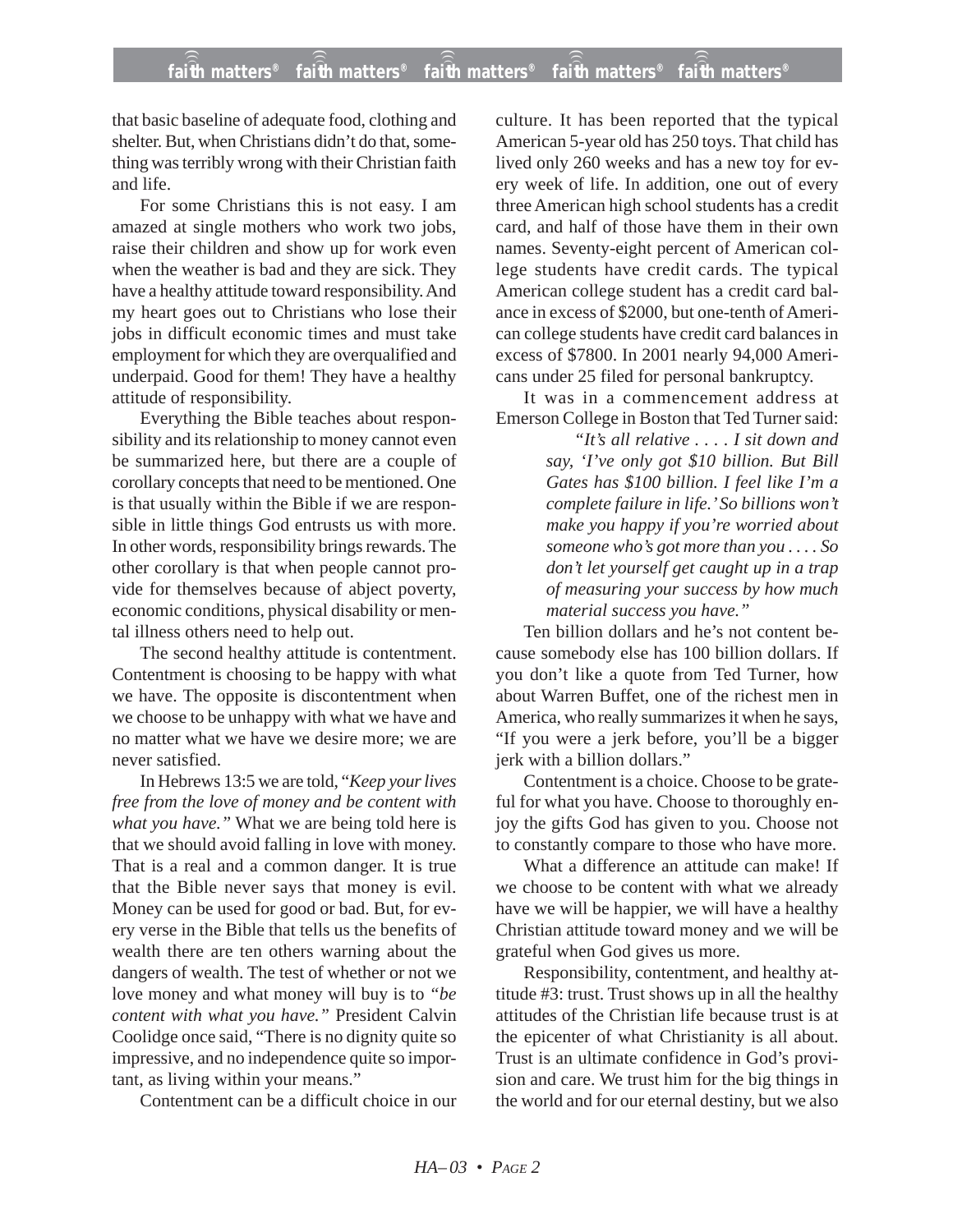## **faith matters® faith matters® faith matters® faith matters® faith matters®** ))) ))) ))) ))) )))

trust him for the everyday things, including money. The rest of Hebrews 13:5 says, "*Keep your lives free from the love of money and be content with what you have, because God has said, 'Never will I leave you; never will I forsake you."*

God is more trustworthy than any bank, business, preferred stock, Social Security, Medicare, Medicaid, 401(k), family trust or even the currency and government of the United States of America. God is dependable. He will not abandon us. He will always be there for us.

Trust goes together with responsibility and contentment. Trust is not irresponsibility like quitting a job, spending your savings and going into debt. It is trusting God to take care of anything that goes wrong. Trust is counting on God to help us show up for a difficult job, making do with less than the best and not worrying about everything that might someday go wrong; it is depending on God for whatever tomorrow will bring. A healthy attitude toward money counts on God to be there for us when the future arrives, not worrying about tomorrow and being responsible and content today.

When I was a boy, I trusted my father. I don't remember ever thinking that I would come home and find him gone or the house taken away or no food on the table. Trust in my father's provision and care was a central pillar to a happy childhood. And, the central pillar to a Christian life is

to not love money, to be content with what we have and to trust the God who said, *"Never will I leave you. Never will I forsake you."*

Healthy attitude #4 is blessing. Blessing goes two ways: getting from God and

giving to others. As Jesus put it in Acts 20:35, "*It is more blessed to give than to receive."* Healthy attitude Christians want to give away money and possessions. We take a special delight in receiving generously from God, but an extra special delight in being like God and blessing others. As Christians we believe God has blessed us. We want to be like God. That means blessing others.

America has millions of Christians with healthy attitudes toward money and possessions, and that is probably why we lead the world in giving to charities and in volunteering. There is no other nation in the world that is even close to the generosity of time and money that is evidenced in this nation.

Volunteering and giving go together. Ninety percent of volunteers also contribute financially. And volunteers, on average, give away 2.6 percent of their household income. These are people who bless others with both their time and their money.

The generosity of American people often comes from those who do not have wealth. Mississippi ranks  $45<sup>th</sup>$  out of the 50 states in income but 6<sup>th</sup> out of the 50 states in giving. American people with an income of less than \$10,000 per year typically give 5.2% of their household income, those with an income of \$10,000-\$20,000 on average give 3.3% of their income and those with an income between \$75,000-\$100,000 give 1.6% of their income. So generosity often comes from those who have less rather than those who have more.

But there is one factor that predicts generosity more than any other. We have lots of statistics about giving related to age, income, residence, race and more. But, by far, the single greatest predictor of generosity is faith. And, it is not just giving money to religious causes. Two-thirds

*God is dependable. He will not abandon us. He will always be there for us.*

of all non-religious charitable giving in the United States comes from church members. Of course! Christians trust God! When exercising a healthy attitude to-

ward blessing, don't just think of the church offering. Put money in the Salvation Army kettles at Christmas, support research to find cures for HIV/AIDS and cancer, tip generously in restaurants, give to the poor, be a generous employer who pays a fair wage. Even if you are very poor, put a dollar or a dime in the church offering.

*Six Pence None the Richer* is a musical group